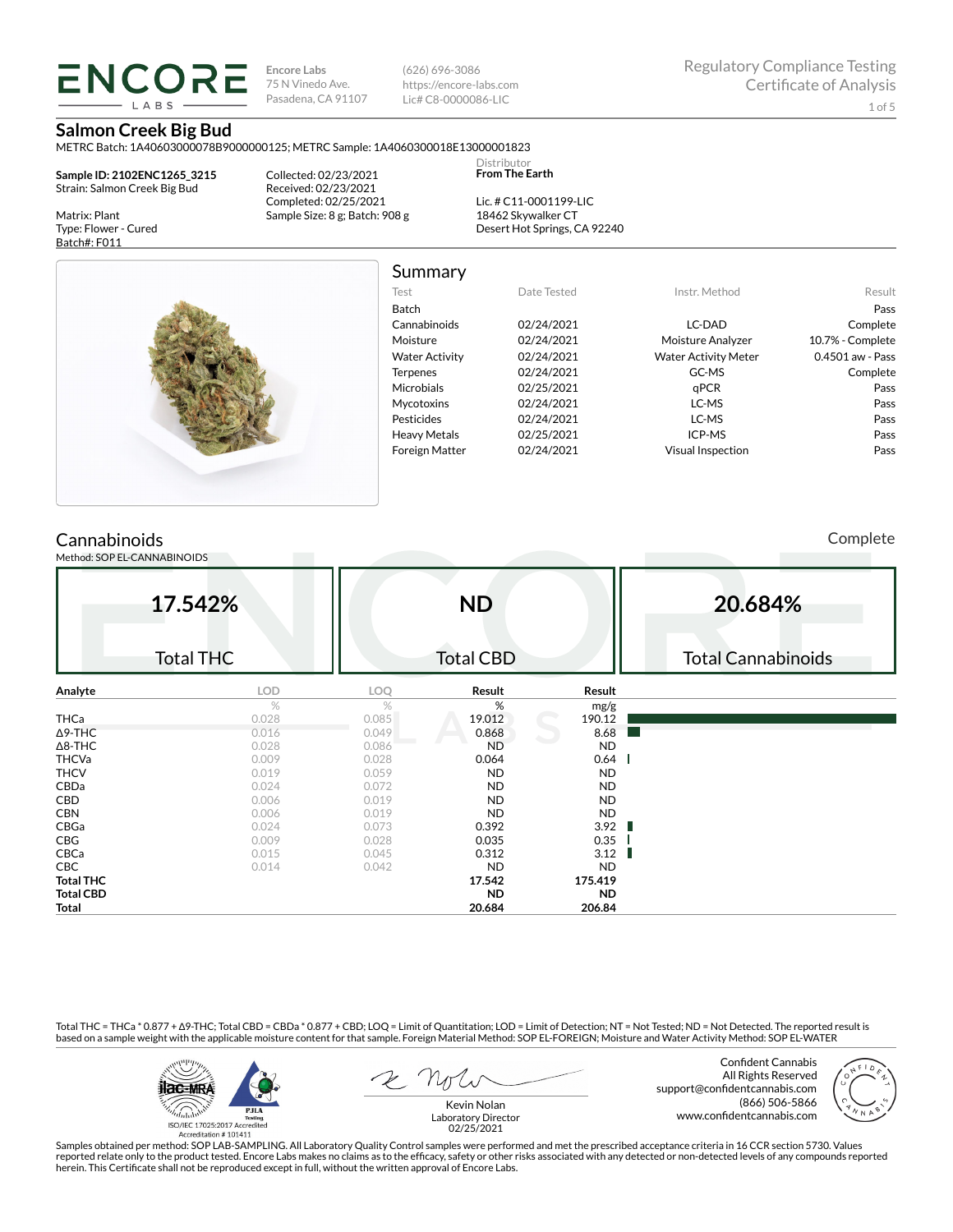LABS

**Encore Labs** 75 N Vinedo Ave. Pasadena, CA 91107

(626) 696-3086 https://encore-labs.com Lic# C8-0000086-LIC

## **Salmon Creek Big Bud**

METRC Batch: 1A40603000078B9000000125; METRC Sample: 1A4060300018E13000001823

| Sample ID: 2102ENC1265 3215<br>Strain: Salmon Creek Big Bud | Collected: 02/23/2021<br>Received: 02/23/2021 | Distributor<br><b>From The Earth</b> |  |
|-------------------------------------------------------------|-----------------------------------------------|--------------------------------------|--|
|                                                             | Completed: 02/25/2021                         | Lic. # C11-0001199-LIC               |  |
| Matrix: Plant                                               | Sample Size: 8 g; Batch: 908 g                | 18462 Skywalker CT                   |  |
| Type: Flower - Cured                                        |                                               | Desert Hot Springs, CA 92240         |  |
| Batch#: F011                                                |                                               |                                      |  |
|                                                             |                                               |                                      |  |

### Terpenes

Method: SOP EL-TERPENES

| <b>Result</b><br>%<br>0.545<br>0.275<br>0.229   | Result<br>mg/g<br>5.45<br>2.75<br>2.29 |
|-------------------------------------------------|----------------------------------------|
|                                                 |                                        |
|                                                 |                                        |
|                                                 |                                        |
|                                                 |                                        |
|                                                 |                                        |
|                                                 | 1.33                                   |
| 0.125                                           | 1.25                                   |
| 0.051                                           | 0.51                                   |
| 0.034                                           | 0.34                                   |
| 0.028                                           | 0.28                                   |
| <b>ND</b>                                       | <b>ND</b>                              |
| <loq< td=""><td><loq< td=""></loq<></td></loq<> | <loq< td=""></loq<>                    |
| <b>ND</b>                                       | ND                                     |
| ND.                                             | ND                                     |
| <b>ND</b>                                       | ND.                                    |
| <b>ND</b>                                       | ND                                     |
| <b>ND</b>                                       | ND                                     |
| <b>ND</b>                                       | ND.                                    |
| <b>ND</b>                                       | ND.                                    |
| <loq< td=""><td><loq< td=""></loq<></td></loq<> | <loq< td=""></loq<>                    |
| <b>ND</b>                                       | ND                                     |
| 1.417                                           | 14.17                                  |
| 0.004<br>0.011                                  | 0.133                                  |

# Primary Aromas



Date Tested: 02/24/2021<br>LOQ = Limit of Quantitation; LOD = Limit of Detection; NT = Not Tested; ND = Not Detected. The reported result is based on a sample weight with the applicable moisture content for that sample.



2 Not

Confident Cannabis All Rights Reserved support@confidentcannabis.com (866) 506-5866 www.confidentcannabis.com

Kevin Nolan Laboratory Director 02/25/2021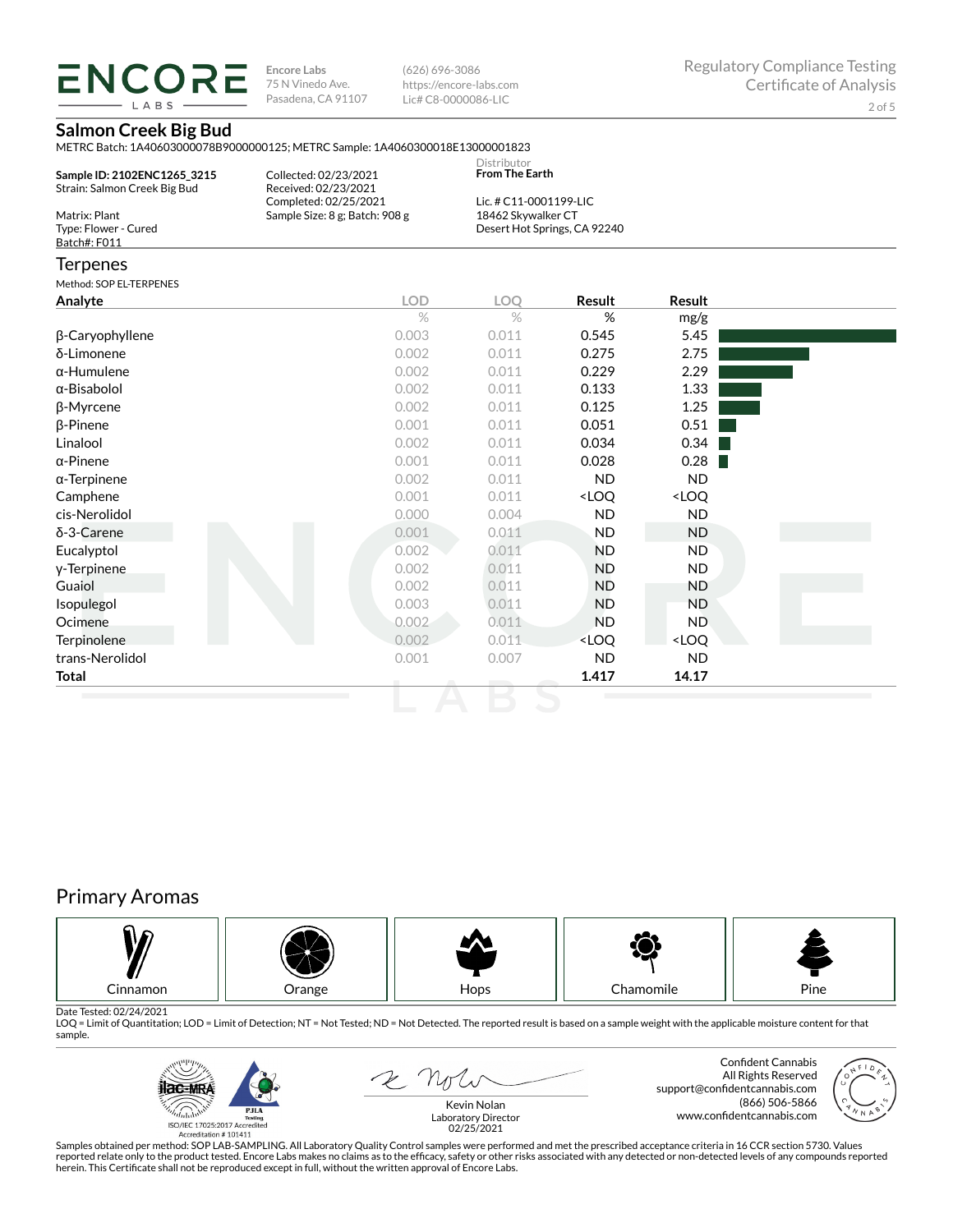**ENCORE IARS** 

**Encore Labs** 75 N Vinedo Ave. Pasadena, CA 91107 (626) 696-3086 https://encore-labs.com Lic# C8-0000086-LIC

> **Distributor From The Earth**

### **Salmon Creek Big Bud**

METRC Batch: 1A40603000078B9000000125; METRC Sample: 1A4060300018E13000001823

**Sample ID: 2102ENC1265\_3215** Strain: Salmon Creek Big Bud

Matrix: Plant Type: Flower - Cured Batch#: F011

Pesticides

Collected: 02/23/2021 Received: 02/23/2021 Completed: 02/25/2021 Sample Size: 8 g; Batch: 908 g

Lic. # C11-0001199-LIC 18462 Skywalker CT Desert Hot Springs, CA 92240

#### Method: SOP EL-PesticidesLCMS LC-MS **Analyte LOD LOQ Limit Result Status**  $\mu$ g/g  $\mu$ g/g  $\mu$ g/g  $\mu$ g/g Abamectin 0.005 0.02 0.1 ND Pass Acephate 0.002 0.01 0.1 ND Pass Acequinocyl 0.01 0.02 0.1 ND Pass Acetamiprid 0.005 0.02 0.1 ND Pass Aldicarb 0.05 0.1 0.05 ND Pass Azoxystrobin 0.005 0.02 0.1 ND Pass Bifenazate 0.005 0.01 0.1 ND Pass Bifenthrin 0.005 0.01 3 ND Pass Boscalid 0.02 0.05 0.1 ND Pass **Captan 12 0.2 0.3 0.7 ND Pass Carbaryl 0.02 0.05 0.5 ND Pass** Carbofuran 0.05 0.1 0.05 ND Pass Chlorantraniliprole 0.002 0.01 10 ND Pass Chlordane 0.05 0.1 0.05 ND Pass Chlorfenapyr 0.05 0.1 0.05 ND Pass Chlorpyrifos 0.05 0.1 0.05 ND Pass Clofentezine 0.01 0.02 0.1 ND Pass Coumaphos 0.02 0.05 0.02 ND Pass Cyfluthrin 0.05 0.1 2 ND Pass Cypermethrin 0.1 0.2 1 ND Pass Daminozide 0.02 0.05 0.02 ND Pass **Diazinon** 0.002 0.01 0.1 ND Pass Dichlorvos 0.02 0.05 0.02 ND Pass Dimethoate 0.02 0.05 0.02 ND Pass Dimethomorph 0.005 0.02 2 ND Pass Ethoprophos 0.05 0.1 0.05 ND Pass Etofenprox 0.05 0.1 0.05 ND Pass Etoxazole 0.005 0.02 0.1 ND Pass Fenhexamid 0.005 0.02 0.1 ND Pass Fenoxycarb 0.05 0.1 0.05 ND Pass Fenpyroximate 0.005 0.02 0.1 ND Pass Fipronil 0.05 0.1 0.05 ND Pass Flonicamid 0.01 0.02 0.1 ND Pass **Analyte LOD LOQ Limit Result Status**  $\mu$ g/g  $\mu$ g/g  $\mu$ g/g  $\mu$ g/g Fludioxonil 0.01 0.05 0.1 ND Pass Hexythiazox 0.005 0.02 0.1 ND Pass **Imazalil 11 0.05 0.1 0.05 ND Pass** Imidacloprid 0.005 0.02 5 ND Pass Kresoxim Methyl  $0.005$  0.02 0.1 ND Pass **Malathion** 0.02 0.05 0.5 **ND Pass** Metalaxyl 0.002 0.005 2 ND Pass Methiocarb 0.05 0.1 0.05 ND Pass **Methomyl** 0.01 0.02 1 **ND Pass** Mevinphos 0.02 0.05 0.02 ND Pass Myclobutanil 0.005 0.01 0.1 ND Pass **Naled 1200 0.01 0.02 0.1 ND Pass Oxamyl** 0.005 0.01 0.5 **ND Pass** Paclobutrazol 0.05 0.1 0.05 ND Pass Parathion Methyl 0.02 0.05 0.02 ND Pass Pentachloronitrobenzene 0.02 0.05 0.1 ND Pass Permethrin 0.02 0.05 0.5 ND Pass **Phosmet** 0.01 0.02 0.1 **ND Pass** Piperonyl Butoxide 0.002 0.01 3 ND Pass Prallethrin 0.005 0.02 0.1 ND Pass Propiconazole 0.005 0.01 0.1 ND Pass **Propoxur 1988 0.05 0.1 0.05 ND Pass** Pyrethrins 0.02 0.05 0.5 ND Pass **Pyridaben 1988 0.005 0.01 0.1 ND Pass Spinetoram 0.005 0.01 0.1 ND Pass** Spinosad 0.005 0.01 0.1 ND Pass Spiromesifen 0.01 0.02 0.1 ND Pass Spirotetramat 0.005 0.01 0.1 ND Pass Spiroxamine 0.05 0.1 0.05 ND Pass Tebuconazole 0.005 0.01 0.1 ND Pass Thiacloprid 0.02 0.05 0.02 ND Pass Thiamethoxam 0.005 0.01 5 ND Pass Trifloxystrobin 0.005 0.01 0.1 ND Pass

LOQ = Limit of Quantitation; LOD = Limit of Detection; NT = Not Tested; ND = Not Detected.

**ilac-MRA P.ILA** أيطيبك ISO/IEC 17025:2017 Ac

Accreditation #101411

2 Not

Confident Cannabis All Rights Reserved support@confidentcannabis.com (866) 506-5866 www.confidentcannabis.com



Kevin Nolan Laboratory Director 02/25/2021

Samples obtained per method: SOP LAB-SAMPLING. All Laboratory Quality Control samples were performed and met the prescribed acceptance criteria in 16 CCR section 5730. Values reported relate only to the product tested. Encore Labs makes no claims as to the efficacy, safety or other risks associated with any detected or non-detected levels of any compounds reported herein. This Certificate shall not be reproduced except in full, without the written approval of Encore Labs.

Pass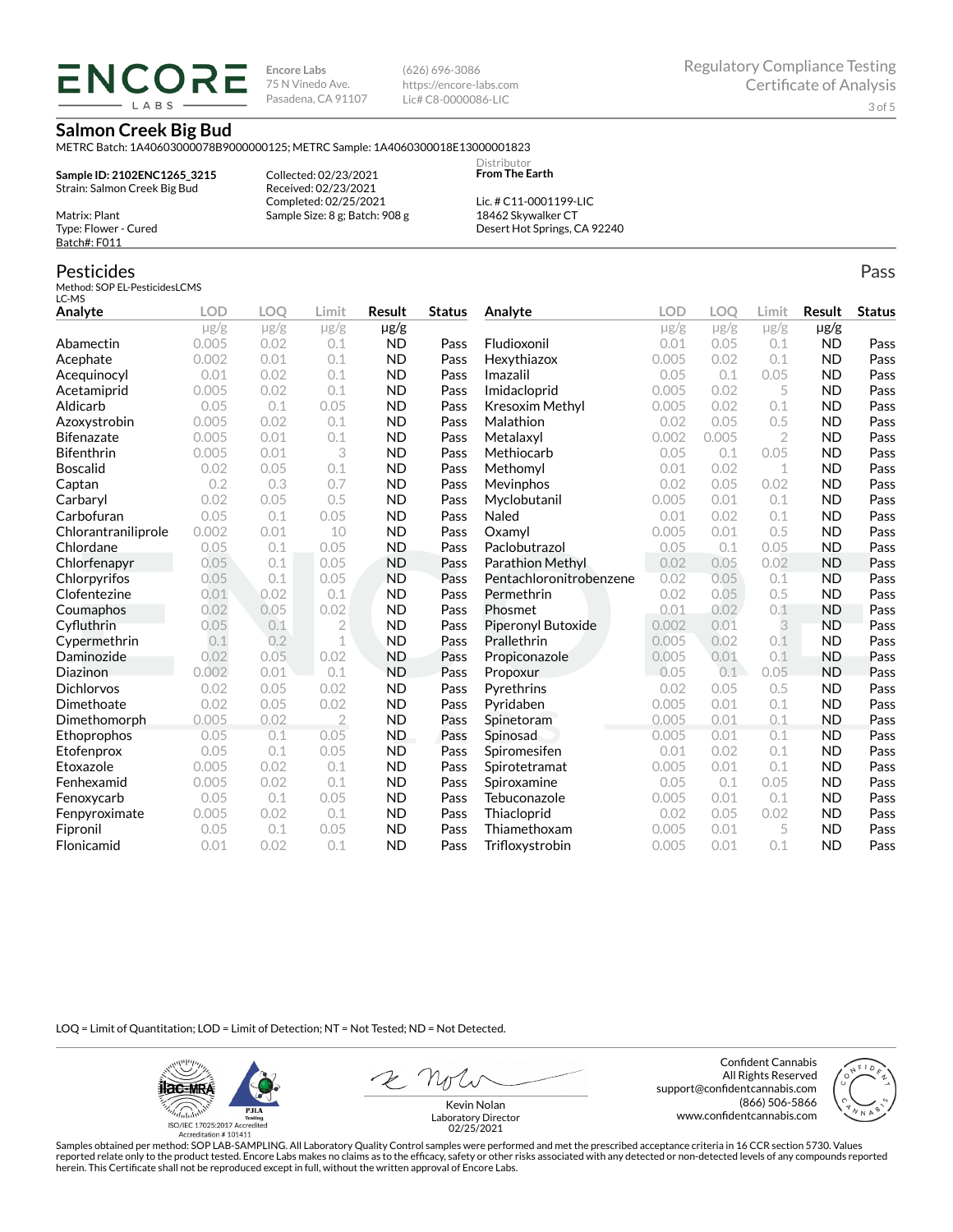**ENCORE** LABS

**Encore Labs** 75 N Vinedo Ave. Pasadena, CA 91107 (626) 696-3086 https://encore-labs.com Lic# C8-0000086-LIC

Pass

## **Salmon Creek Big Bud**

METRC Batch: 1A40603000078B9000000125; METRC Sample: 1A4060300018E13000001823

| Sample ID: 2102ENC1265 3215<br>Strain: Salmon Creek Big Bud | Collected: 02/23/2021<br>Received: 02/23/2021           | <b>Distributor</b><br><b>From The Earth</b>  |
|-------------------------------------------------------------|---------------------------------------------------------|----------------------------------------------|
| Matrix: Plant                                               | Completed: 02/25/2021<br>Sample Size: 8 g; Batch: 908 g | Lic. # C11-0001199-LIC<br>18462 Skywalker CT |
| Type: Flower - Cured                                        |                                                         | Desert Hot Springs, CA 92240                 |
| Batch#: F011                                                |                                                         |                                              |

### Mycotoxins

Method: SOP EL-PesticidesLCMS LC-MS

| LC-MS                   |            |       |               |           |               |
|-------------------------|------------|-------|---------------|-----------|---------------|
| Analyte                 | <b>LOD</b> | LOC   | Limit         | Result    | <b>Status</b> |
|                         | µg/kg      | µg/kg | $\mu$ g/ $kg$ | µg/kg     |               |
| <b>B1</b>               |            | 4     |               | <b>ND</b> | Tested        |
| B <sub>2</sub>          |            |       |               | <b>ND</b> | Tested        |
| G1                      |            |       |               | <b>ND</b> | Tested        |
| G <sub>2</sub>          |            |       |               | <b>ND</b> | Tested        |
| Ochratoxin A            |            |       | 20            | <b>ND</b> | Pass          |
| <b>Total Aflatoxins</b> |            |       | 20            | <b>ND</b> | Pass          |
|                         |            |       |               |           |               |



Date Tested: 02/24/2021 LOQ = Limit of Quantitation; LOD = Limit of Detection; NT = Not Tested; ND = Not Detected.



Confident Cannabis All Rights Reserved support@confidentcannabis.com (866) 506-5866 www.confidentcannabis.com



Kevin Nolan Laboratory Director 02/25/2021